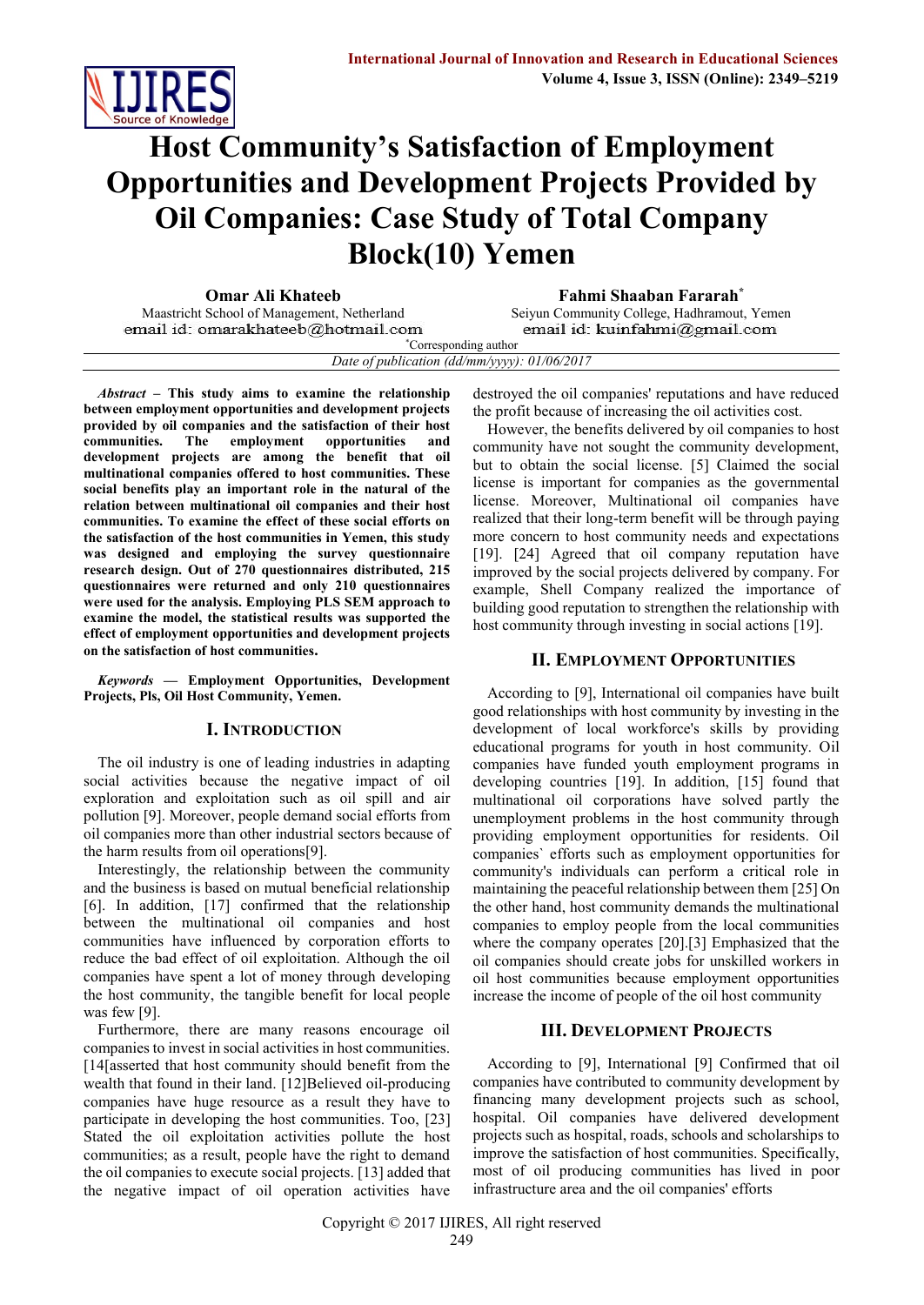

have not been affective in developing countries [7].

Moreover, [12] indicated that the obligation of oil corporations to develop host community dues to the oil exploration and exploitation have negative impact on the people who live in these communities. [22] Stated even though the development community operation is the task of government, the governments of developing countries have less ability to develop their communities. Therefore, oil companies especially that operate in developing countries, have faced huge pressure to invest in social development to improve the weak infrastructure [19].

During oil operations especially in exploration and production stages, oil companies need to invest in host community development to facilitate its oil operations [9].

Moreover, [18] found that people in host community have expected oil companies to participate in developing the community's infrastructures and to diminish the negative impact of oil exploitation on the environment. Oil multinational companies also can ensure attractive relationship with host communities by effective development programs [21]. Providing oil host communities with development projects such as water, electricity, education and healthcare have helped building peaceful relationship between oil communities and oil companies [3].

## *Framework And Hypothesis Development*

Based on the literature review discussed in this study, the model proposed for test in this study is presented in the following graph.



EO: Employment Opportunities DP: Development Projects

CS: Communities Satisfaction

Fig. 1. Theoretical Framework

More specifically, in the light of the above framework and reported literature review, this study examined the following hypothesis:

*H1:There is a significant relationship between Employment Opportunities provided by Oil Company and the satisfaction of its host communities.*

*H2:There is a significant relationship between Development Projects provided by Oil Company and the satisfaction of its host communities.*

## **IV. MEASUREMENTS AND INSTRUMENTATION**

The measurement of host community's satisfaction was derived from previous studies. Specifically, the measurement items employed in this study were taken from [2] – [16]. Moreover, the measurements of the employment opportunities were derived from the previous studies. Specifically, the measurements employed in this study were taken from  $\begin{bmatrix} 1 \end{bmatrix} - \begin{bmatrix} 2 \end{bmatrix} - \begin{bmatrix} 10 \end{bmatrix}$ . The measurements of development projects were adopted from the previous studies. Particularly, the measurements employed in this study were taken from [2].

## **V. POPULATION AND SAMPLING**

Since this study examined the effect of employment opportunities and development projects provided by oil companies of host communities' satisfaction in Yemen. The population of this study consisted of all the residents in five host communities of TOTAL Company. Through a selfadministered questionnaire, the data were collected from people who living in (Albelad, Al-Khameera, Gheel Omer, Al-Dhbeaha and Sakdan) in Sah district of Hadram out governorate Yemen. Out of 270 questionnaires distributed, 215 questionnaires were returned and only 210 questionnaires were used for analysis. Moreover, every individual in host community will be a unit of analysis.

## **VI. STATISTICAL ANALYSIS AND FINDINGS**

By using partial least squares structural equation modeling (PLS-SEM), the measurement model was estimated. Similarity, to identify the model's goodness of fit some measurements have been ascertained. Construct validity, factor loading, convergence validity, Cronbach's alpha and composite reliability were confirmed. Next, discriminate validity was ascertained. Figure (1) shows the research model with its structural dimensions.

## **VII. CONSTRUCT VALIDITY OF THE MEASUREMENTS**

According [11] the construct validity is the degree to which the items design to measures a construct what it claims to measure. To confirm construct validity, the items generated to measure a construct should load higher than their loadings on other constructs. After reviewing the prvious studies, this study employed the items that have been used in relavent researches. In this study the factor analysis revaeled that these items, compared with other constructs, were high loadings on their constructs,that the Construct validity is confirmed. Table (1)shows the Factor Analysis and Cross Loading.

| <b>Constructs</b>           | <b>Items</b>    | <b>CS</b> | DP    | EО    |
|-----------------------------|-----------------|-----------|-------|-------|
|                             | CS1             | 0.790     | 0.466 | 0.448 |
| Communities<br>Satisfaction | CS <sub>2</sub> | 0.753     | 0.467 | 0.362 |
|                             | CS <sub>3</sub> | 0.688     | 0.411 | 0.266 |
|                             | CS <sub>4</sub> | 0.804     | 0.531 | 0.389 |
|                             | CS <sub>5</sub> | 0.778     | 0.476 | 0.449 |
| Development<br>Projects     | DP1             | 0.590     | 0.829 | 0.486 |
|                             | DP <sub>2</sub> | 0.440     | 0.780 | 0.404 |
|                             | DP3             | 0.329     | 0.651 | 0.400 |
|                             | DP5             | 0.389     | 0.644 | 0.302 |
| Employment<br>Opportunities | JO1             | 0.452     | 0.455 | 0.814 |
|                             | JO2             | 0.408     | 0.493 | 0.800 |
|                             | JO4             | 0.286     | 0.244 | 0.626 |
|                             | JO5             | 0.341     | 0.414 | 0.731 |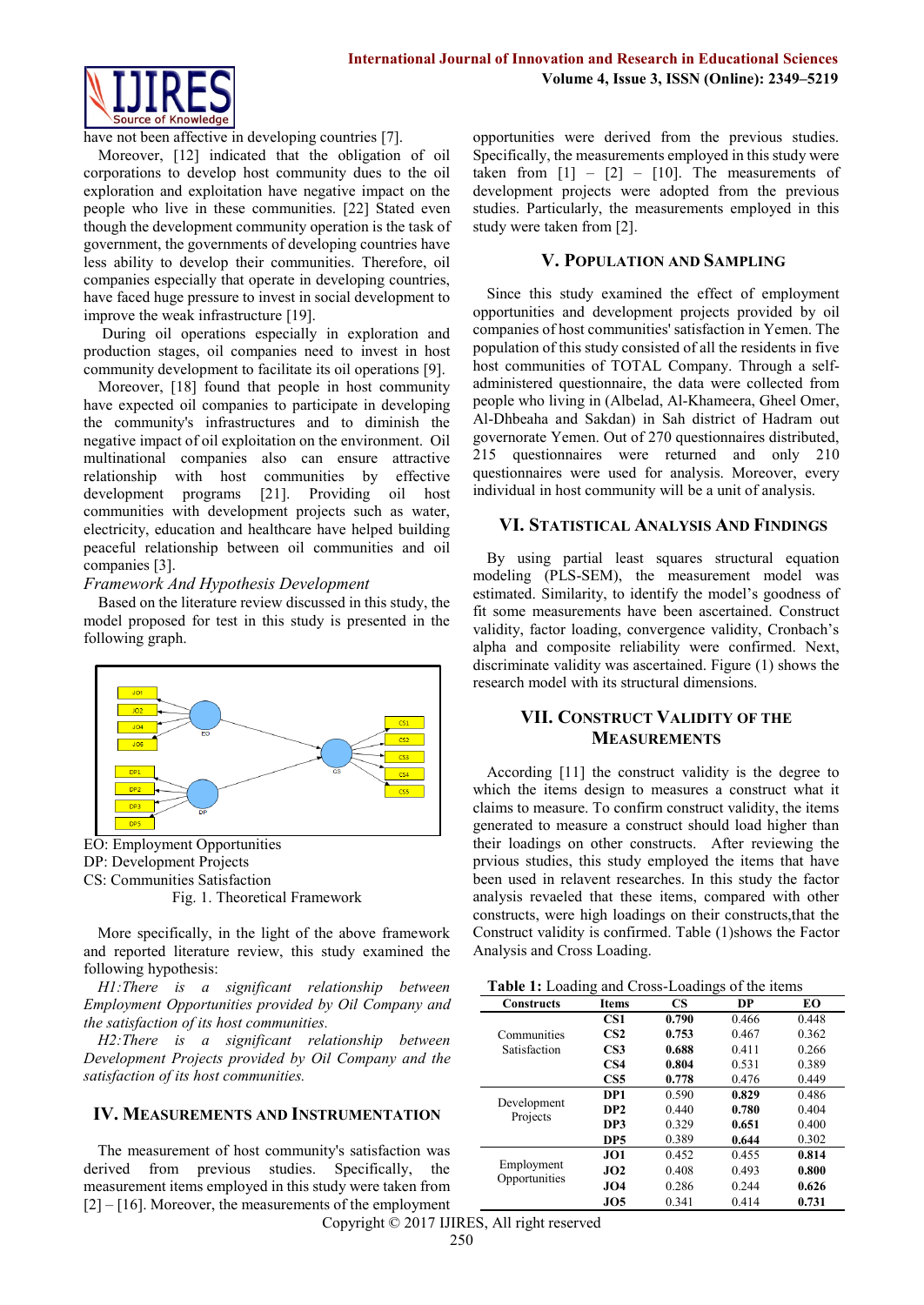

## **VIII. THE CONVERGENT VALIDITY**

According to some researches such as  $[11] - [8]$ , the recommended value of composite reliability is 0.7 and average variances extracted is 0.5. On the other hand, [4] suggested that the average variances extracted (AVE) values could indicate to construct validity of the measures used. The result of this study indicates that the values are more than 0.5, which means that convergent validity of the outer model is ascertained. The results are showed below in table  $(2)$ .

| Table 2: Convergent Validity Analysis |  |
|---------------------------------------|--|
|---------------------------------------|--|

| <b>Constructs Items</b>     |                 | Loading | <b>Cronbachs</b><br>Alpha | Composite<br><b>Reliability</b> | <b>AVE</b> |
|-----------------------------|-----------------|---------|---------------------------|---------------------------------|------------|
| Communities<br>Satisfaction | CS <sub>1</sub> | 0.790   | 0.821                     | 0.875                           | 0.583      |
|                             | CS <sub>2</sub> | 0.753   |                           |                                 |            |
|                             | CS <sub>3</sub> | 0.688   |                           |                                 |            |
|                             | CS <sub>4</sub> | 0.804   |                           |                                 |            |
|                             | CS <sub>5</sub> | 0.778   |                           |                                 |            |
| Development<br>Projects     | DP <sub>1</sub> | 0.829   | 0.709                     | 0.819                           | 0.533      |
|                             | DP <sub>2</sub> | 0.780   |                           |                                 |            |
|                             | DP <sub>3</sub> | 0.651   |                           |                                 |            |
|                             | <b>DP 5</b>     | 0.644   |                           |                                 |            |
| Opportunities<br>Employment | JO1             | 0.814   | 0.735                     | 0.833                           | 0.557      |
|                             | JO2             | 0.800   |                           |                                 |            |
|                             | JO4             | 0.626   |                           |                                 |            |
|                             | JO <sub>5</sub> | 0.731   |                           |                                 |            |

a: CR =  $(\Sigma \text{ factor loading})^2 / {(\Sigma \text{ factor loading})^2) + \Sigma}$ (variance of error)}

b: AVE =  $\Sigma$  (factor loading)<sup>2</sup> / ( $\Sigma$  (factor loading)<sup>2</sup> +  $\Sigma$ (variance of error)}

## **IX. THE DISCRIMINATE VALIDITY**

For mesuring the discrimianat validity, the method of he square root of average variance extracted (AVE)was sued [8].All the constructs were put at the diagonal elements of the correlation matrix as shown in Table 3. The discriminant validity of the measures was verified because the diagonal items were higher than the other items of the row and column in which they were located. Consequently, achivieing the construct validity of the outer model indicates the hypotheses testing was valid and reliable.

**Table 3:** Correlations and Discriminate Validity

| <b>Constructs</b>    | CS    | DР    | EΩ    |
|----------------------|-------|-------|-------|
| Communities          | 0.764 |       |       |
| Satisfaction         |       |       |       |
| Development Projects | 0.618 | 0.730 |       |
| Employment           | 0.507 | 0.550 |       |
| Opportunities        |       |       | 0.746 |

#### **X. PREDICTIVE RELEVANCE OF THE MODEL**

Result pertaining to the predictive quality of the model is illustrated in Table 5, which indicated that the crossvalidated redundancy of Host Communities Satisfaction was 0.583and the cross-validated commonality was 0.212.

These values were more than zero, indicating an adequate predictive validity of the model based on the criteria suggested by [8].

| Endogenous                  | R Square | Redundancy | Cross-Validated Cross-Validated<br>Communality |
|-----------------------------|----------|------------|------------------------------------------------|
| Communities<br>Satisfaction | 0.4216   | 0.583      | 0.212                                          |

## **XI. THE STRUCTURAL MODEL AND HYPOTHESIS TESTING**

After the construct validity and reliability have been ascertained and for examining the hypothesized relationship among the constructs, the research used the bootstrapping techniques in SmartPLS2.0 to investigate if the path coefficients were significant or not. The result of path coefficient was revealed as shown in Figure (4) and Figure (4).



EO: Employment Opportunities, DP: Development Projects CS: Communities Satisfaction

Fig. 2. Path Coefficient Results



EO: Employment Opportunities, DP: Development Projects CS: Communities Satisfaction

Fig. 3. Path Coefficients T values

**Table 5:** The Results of the Hypothesis Testing

| <b>Hypothesis</b>   | Path<br>Coefficient | Standard<br>Error<br>(STERR) | T. value P. value |       | <b>Decision</b> |
|---------------------|---------------------|------------------------------|-------------------|-------|-----------------|
| $EO \rightarrow CS$ | 0.180               | 0.073                        | 2.470             | 0.000 | Supported       |
| $DP \geq CS$        | 0.333               | 0.094                        | 3.541             | 0.000 | Supported       |

\*\*\*:p<0.001;\*\*:p<0.01

Copyright © 2017 IJIRES, All right reserved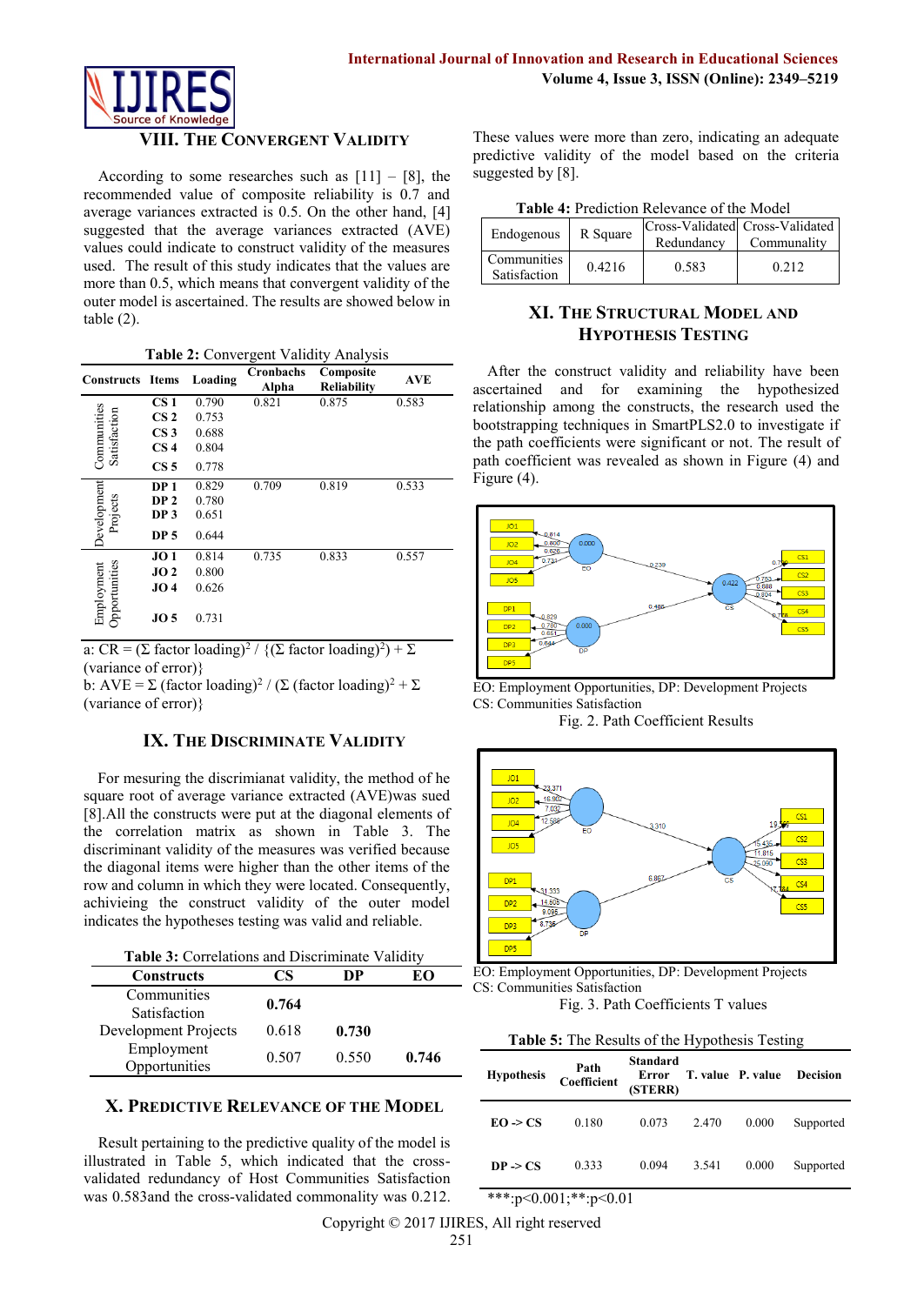

illustrated in Figures  $(2)$ ,  $(3)$  and Table (5)employment opportunities has a positive and significant effect on the host communities satisfaction at the 0.001 level of significance (β= 0.180, t= 2.470, p>0.1). Moreover, result showed that development projects has a positive effect and significant impact on community's satisfaction(β  $= 0.333$ ,  $t = 3.541$ ,  $p < 0.01$ ).

### **XII. DISCUSSION AND CONCLUSIONS**

The result in table (5) at the 0.01 level of significance ( $\beta$ = 0.180,  $t=2.470$ ,  $p<0.01$ ) supported that there is a relationship between employment opportunities provided by the company and host communities satisfaction .This result revealed that employment opportunity is one of the most significant component for increasing the host community's satisfaction. This result is in line with the finding of previous studies that show employment opportunities come first in host communities' preferences. The employment opportunities are on the top priorities of host communities. The reason of the high priorities of employment opportunities for host communities is increasing unemployment in the host community and the desire of people to take advantage of the high pay jobs.

Furthermore, the result showed in Table (5), at the 0.01 level of significance ( $\beta$ = 0.333, t=3.541, p<0.01) supported that there is a positive relationship between development projects provided by the company and the host community's satisfaction. According to the description of these findings, the people in host community feel satisfied when the company finances more development projects in host community. The study reveals that the oil company can contribute to infrastructure of host community and promote host community's satisfaction through providing development projects such as hospitals and schools, and electricity. On the other hand, although the company provided the region with some development projects to improve the community development and to build friendship relation with host community, the study shows that the level of satisfaction of host community towards infrastructure and development projects is low.

This study is one of the few studies were searched in the Republic of Yemen in the relationship between oil host communities and oil multinational companies and examining the effect of employment opportunities and development projects on the satisfaction of people live in host community. This study provides advantageous insights on how employment opportunities and development projects can enhance the overall satisfaction of host community. Therefore, the findings of this study can raise the awareness among the leaders of Yemeni Ministry of Oil and the administration of oil multinational companies on the factors influence the host community's satisfaction. This study deeply focused on the relationship between TOTAL Company and its host in block 10 in Hadramout governorate, Yemen. Therefore, further studies may study the mentioned relationship in this research in other oil blocks in different Yemeni governorates.

#### **REFERENCES**

- [1] Agyei, G., Gordon, J., Erasmus, A., &Yakubu, I. (2012). Oil Industry Activities in Ghana: Community Perceptions and Sustainable Solutions. Research Journal of Environmental and earth Sciencens, 4(5), 583–596.
- [2] Alabi, O. F., &Ntukekpo, S. S. (2012). Oil Companies and Corporate Social Responsibility in Nigeria : An Empirical Assessment of Chevron's Community Development Projects in the Niger Delta. British Journal of Arts and Social Sciences, 4(2), 361–374.
- [3] Anyim, F. C., Ikemefuna, O. C., &Ekwoaba, O. J. (2012). Conflict and Environmental Challenges Facing the Oil Companies in Nigeria Niger-Delta Region. International Journal of Business and Management Tomorrow, 2(3), 1–9.
- [4] Barclay, D. W., Thompson, R., & Higgins, C. (1995). The partial least squares (PLS) approach to causal modeling: personal computer adoption and use an illustration. Technology Studies: Special Issue on Research Methodology, 2(2) 285-309.
- [5] Burke, M.E., 1999. Corporate Community Relations: The Principles of the Neighbour of Choice. Quorum Books, London
- [6] Desatnick. I.(2001) 'Corporate Volunteering in Good Business' Business Journal Vol.3(2)
- [7] Enemaku, O.S. (2005) "Community Relations in the Oil-Producing Areas of Delta State, Nigeria", unpublished Ph. D thesis, Department of Communication and Language Arts, University of Ibadan, Nigeria.
- [8] Fornell, C., &Larcker, D.F. (1981). Evaluating structural equation models with unobservable variables and measurement error. Journal of marketing research, 39-50.
- [9] Frynas, J. (2009). Corporate social responsibility in the oil and gas sector. The Journal of World Energy Law and Business, 2(2009), 178–195.
- [10] Ganiyu, A., & Eugene, E. (2013). Relationship between Shell Petroleum Development Company (SPDC) and Her Host Communities in the Promotion of Community Development in Rivers State , Nigeria. International Education Research, 21–33.
- [11] Hair, J., Money, A., Page, M., & Samouel, P.(2007), Research Methods for Business. USA: John Wiley and Sons
- [12] Idemudia, U. (2007). Community perceptions and expectations: Reinventing the wheels of corporate social responsibility. Practices in the Nigerian oil industry. Business and Society Review, 112(3), 369–405.
- [13] Idemudia, U. Ite, U. (2006). Corporate community Relations in Nigeria's Oil Industry: Challenges and Imperatives. Corporate Social Responsibility and Environmental Management, 194-126.
- [14] Lertzman, D. A., & Vredenburg, H. (2005). Indigenous peoples, recourse extraction and sustainable development: An ethical approach. Journal of Business Ethics, 56(3), 239-254.
- [15] Nwankwo, A. A. (2002). Can Nigeria Survive? Enugu Nigeria: Fourth Okowa,
- [16] Okon, U. E., Ekpo, C. A., Akpan, S. B., Ibok, O. W., &Bassey, N. E. (2014). Analysis of the Expectations and Benefits of Petroleum Resource Exploration in Oil Producing. International Journal of Management Sciences and Business Research, 3(12), 7–16.
- [17] Olukoshi, A. O. (2004): Theoretical Approach to the study of Multinational in the World system. Volume 15, No. 1.Pp. 184- 189.
- [18] Ogula, D. (2012). Corporate Social Responsibility : Case Study of Community Expectations and the Administrative Systems, Niger Delta. The Qualitative Report, 17, 1–27.
- [19] Spence, D. (2011). Corporate social responsibility in the oil and gas industry: the importance of reputational risk. Chi.-Kent L. Rev., 86(1), 59–85.
- [20] Manyindo, J., Parker, R., Van, J., Barihaihi, M., Bazira, H., & Namande, G. (2013). Seeking Benefits and Avoiding Conflicts : A Community-Company Assessment of Uganda ' s Hydrocarbon Industry.
- [21] Tido, Frederick F. (2009), Multinational Oil Companies and Community Relations in the Niger Delta : A Look at Dispute Resolution.
- [22] Ite, U.E. (2004). Multi-nationals and Corporate Social Responsibility in Developing Countries: A case study of Nigeria. *Journal of Corporate Social Responsibility and Environmental Management, 2*(1), 1-11.